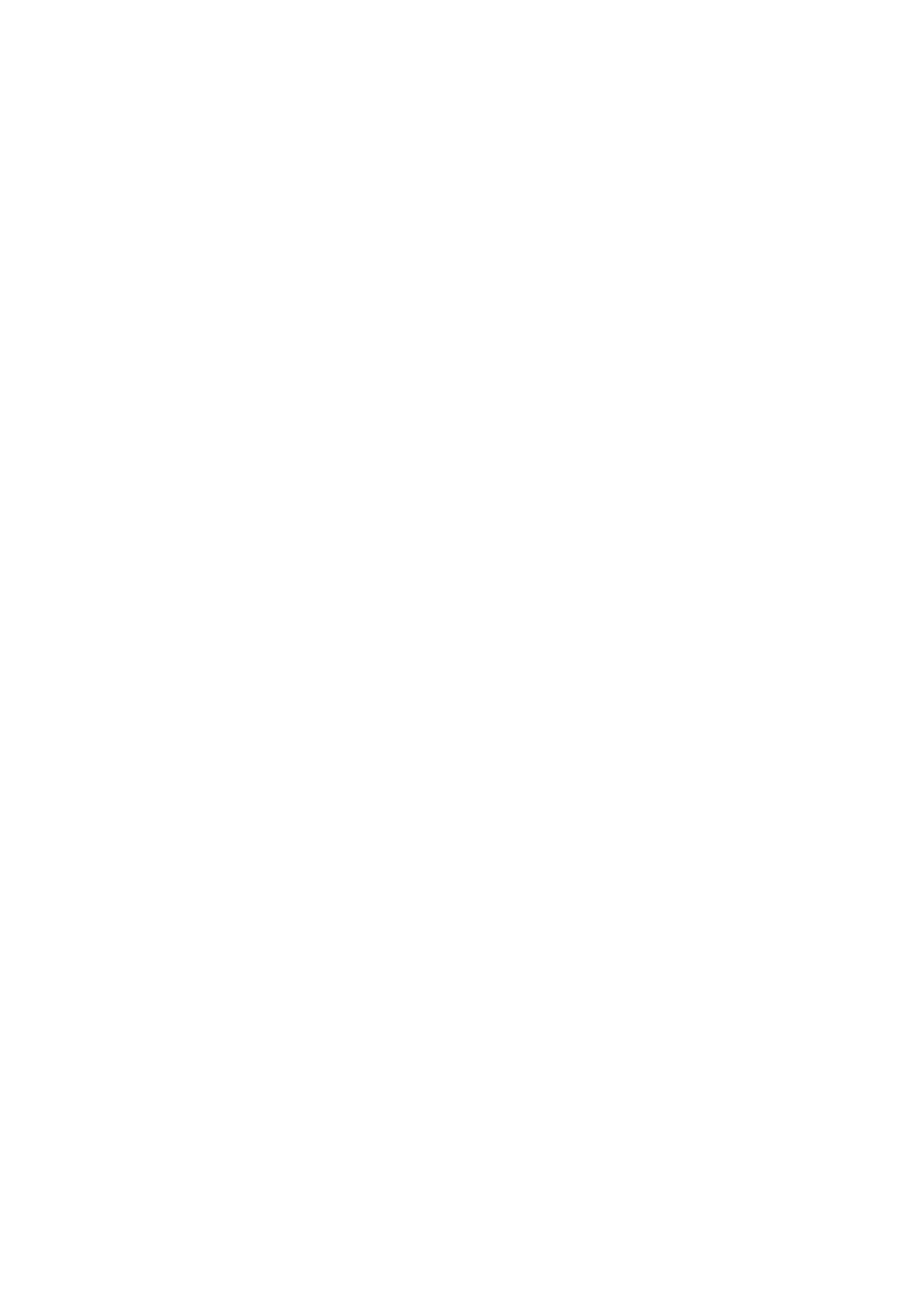

### **Chapter 11 Taxation, Stamp duty and Customs duty**

In Australia, taxes are imposed by the Australian Government, state and territory governments, and local government bodies. Australia's taxation laws are complex and various general and specific anti-avoidance rules may apply to structures or transactions. Various tax issues may arise from an investment in Australia depending on the circumstances of that investment. You should seek specific taxation advice before committing to any investment or transaction in Australia.

#### **Introduction**

The principal taxes in Australia are set out below.

Australian Government:

- income tax;
- capital gains tax (**CGT**);
- fringe benefits tax (**FBT**); and
- indirect taxes, such as the goods and services tax (GST), customs duties, petroleum resource rent taxes and various natural resource royalties.

State and territory governments:

- payroll tax;
- stamp duty; and
- land tax.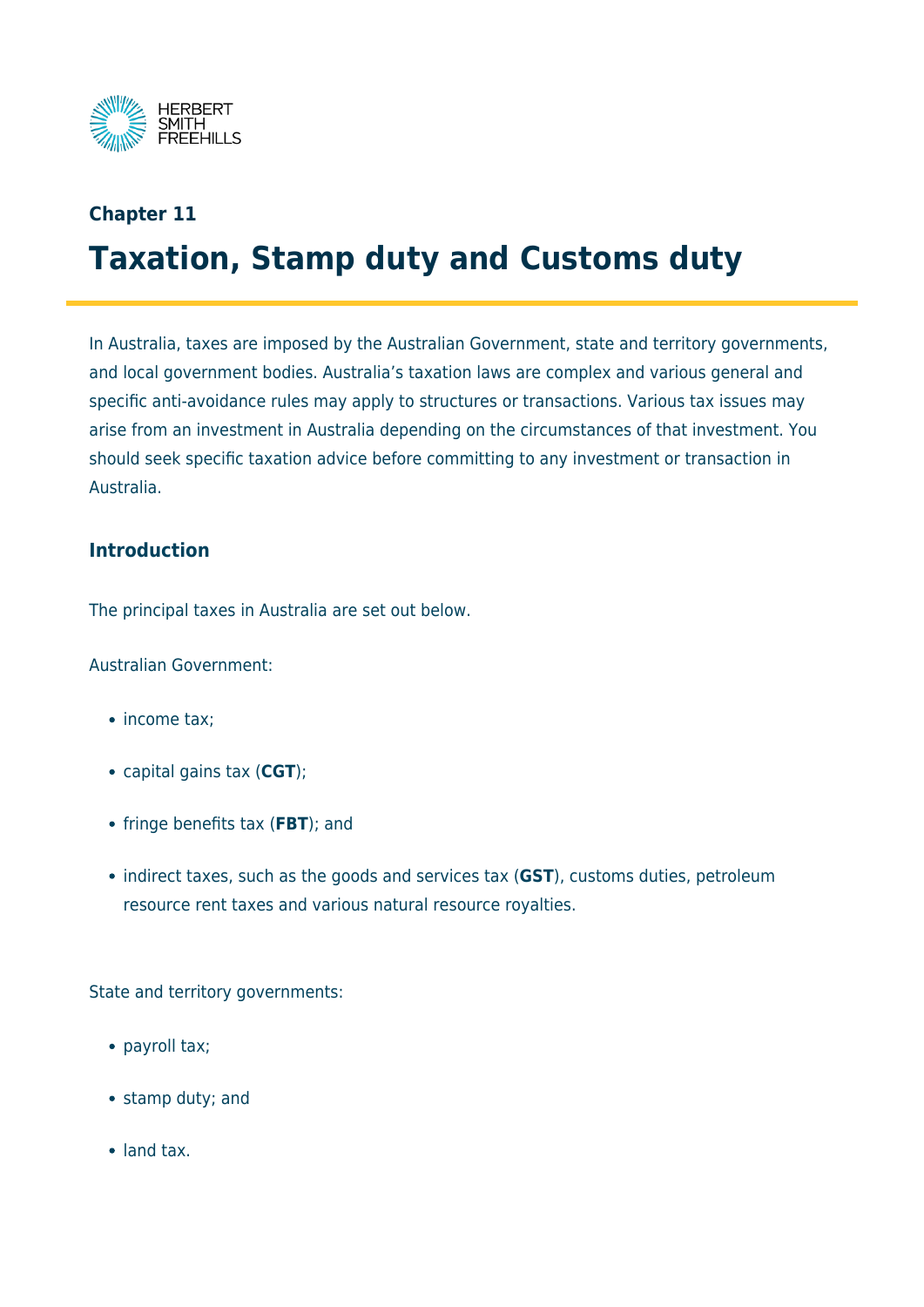Local government bodies:

• rates imposed on property owners.

Income tax rates and withholding tax rates that apply to non-resident taxpayers are set out below.

| <b>Tax</b>                                  | <b>Rates</b>                                                                                                                                                                                    |  |
|---------------------------------------------|-------------------------------------------------------------------------------------------------------------------------------------------------------------------------------------------------|--|
| INCOME TAX (also applies to capital gains)  |                                                                                                                                                                                                 |  |
| Income tax - individuals                    | Marginal tax rates start from 32.5% and progressively<br>increase to 45%. There is no tax free threshold.                                                                                       |  |
| Income tax - companies                      | 27.5% for companies with annual turnover of less than A\$10<br>million; or<br>30% otherwise.                                                                                                    |  |
| <b>WITHHOLDING TAX</b>                      |                                                                                                                                                                                                 |  |
| Interest income                             | 10%, unless an exemption applies.                                                                                                                                                               |  |
| Unfranked dividends                         | 15% for residents of a country with which Australia has<br>entered into a Double Tax Agreement (DTA country), unless<br>an exemption applies; or<br>30% otherwise, unless an exemption applies. |  |
| Royalty income                              | 10% (or in some cases 5%) for residents of a DTA country;<br>or<br>30% otherwise.                                                                                                               |  |
| Investment in an Australian<br>managed fund | Rental income or capital gains referable to Australian real<br>property:<br>15% for residents of a DTA or exchange of information<br>country; or<br>30% otherwise.                              |  |
| Sale of interest in<br>Australian property  | 12.5% non-final withholding tax on proceeds of sale.                                                                                                                                            |  |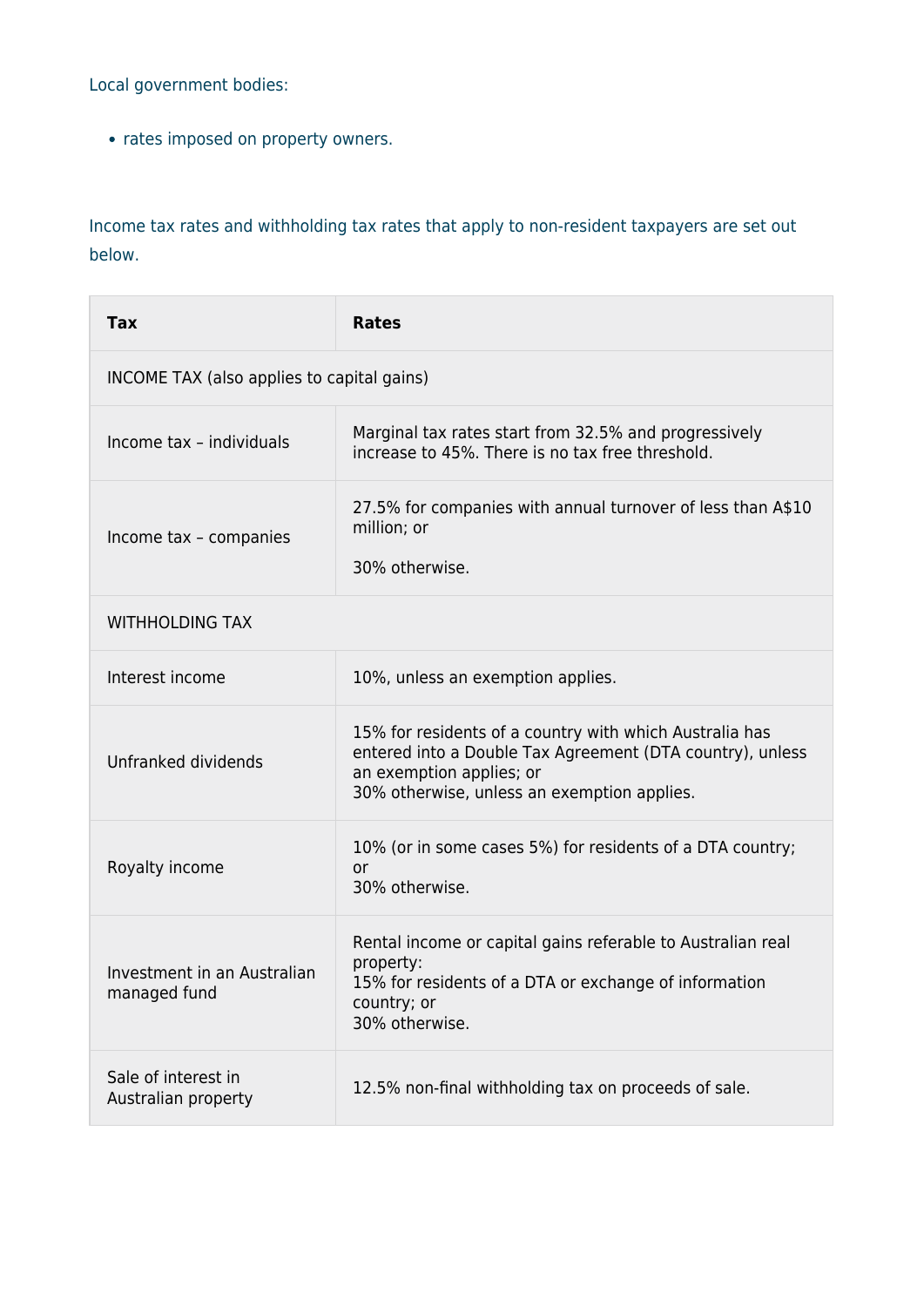#### **Income tax**

Income tax is imposed on ordinary income (salary and wages, business profits, rent, interest, dividends and royalties) and certain non-income amounts (for example, capital gains). Income tax is assessed under the *Income Tax Assessment Act 1936* (Cth) and the *Income Tax* Assessment Act 1997 (Cth) (together, in this Chapter 11, the Act). Income tax is levied on both the income and the capital gains of all individuals, companies and other entities.

Two key elements which give rise to a liability to Australian income tax are:

- residence of the taxpayer; and
- source of the income derived by the taxpayer.

Residents of Australia must pay tax on their income derived from all sources whether in or out of Australia (their worldwide income). Non-residents of Australia generally pay tax only on income derived from sources within Australia, subject to the application of any applicable double tax treaty.

### **Residence**

#### **Individuals**

An individual is a resident of Australia for tax purposes if they reside in Australia within the ordinary meaning of that word. Some of the things that are taken into account when determining whether an individual is a resident are:

- the length of time the individual has remained in Australia;
- the family and business ties which the individual has in Australia; and
- the degree of permanence of the circumstances surrounding the stay.

A person who is domiciled in Australia is deemed to be a resident of Australia unless the person's permanent place of abode is outside Australia.

Expatriates will be deemed to be residents if they are present in Australia for more than one half of the income year, unless they: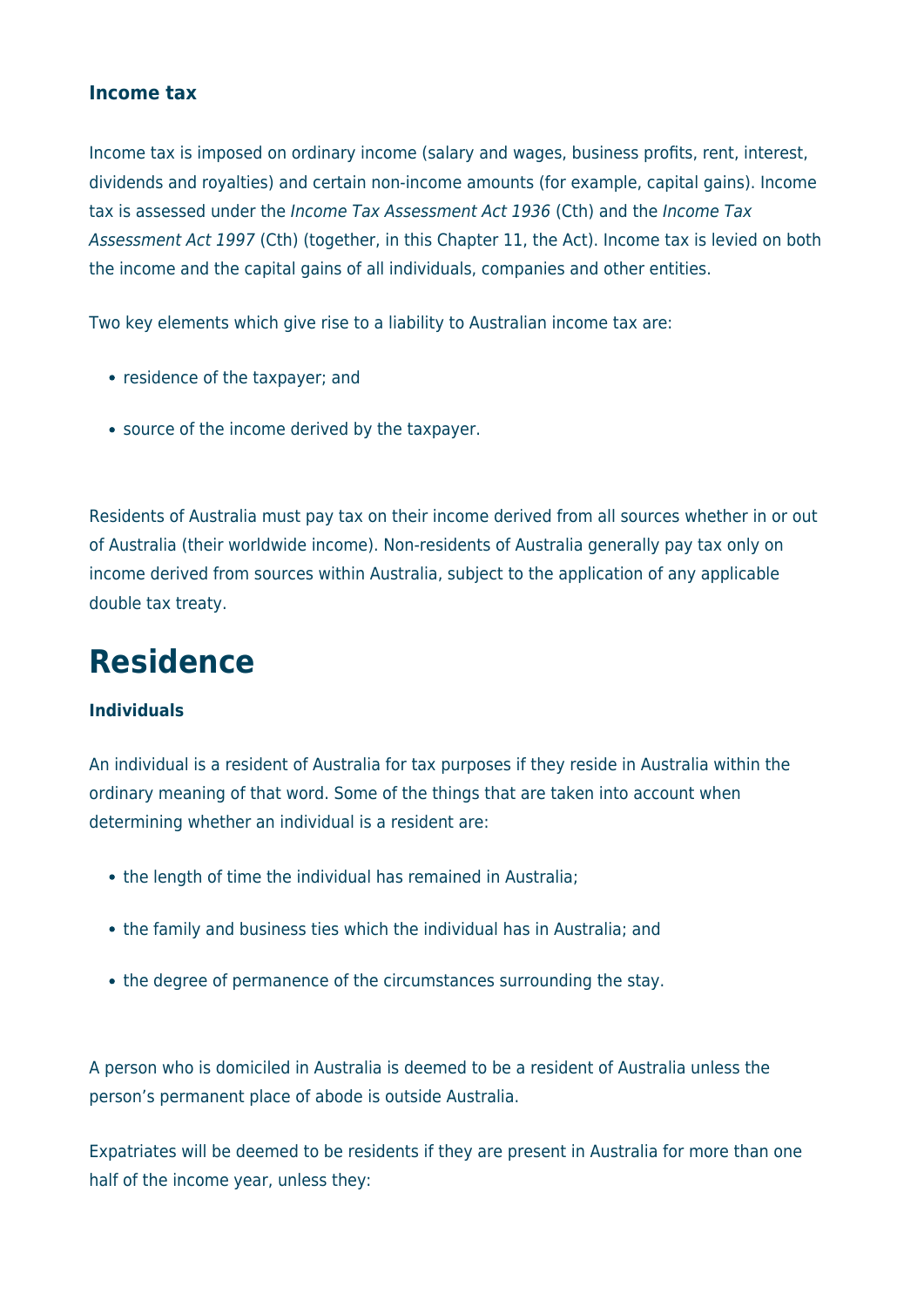- have their usual place of abode outside Australia; and
- do not intend to take up residence in Australia.

Special rules exist to relieve some of the tax consequences that would otherwise arise for expatriates, who are only temporarily residents of Australia.

#### **Companies**

A company is a resident of Australia for tax purposes if:

- it is incorporated in Australia; or
- where it is not incorporated in Australia, it carries on business in Australia and either:
	- $\circ$  its central management and control is in Australia; or
	- $\circ$  its voting power is controlled by Australian resident shareholders.

The place of a company's central management and control will usually be where the company's directors meet to do the business of the company, although regard must always be had to where the real control of the company's operations is located.

The Australian Tax Office (**ATO**) has recently released a ruling and practical compliance guide expanding its view on when a company may be considered to be carrying on business in Australia for these purposes.

### **Source of income**

The source of income depends on the particular facts and circumstances and the principles developed by the courts.

The source rules are modified by the withholding provisions of the Act.

The operation of the Act with respect to income derived by both residents and non-residents is subject to the provisions of any bilateral double tax treaty. Australia's double tax treaties typically contain sourcing rules that usually override the general source rules in domestic law.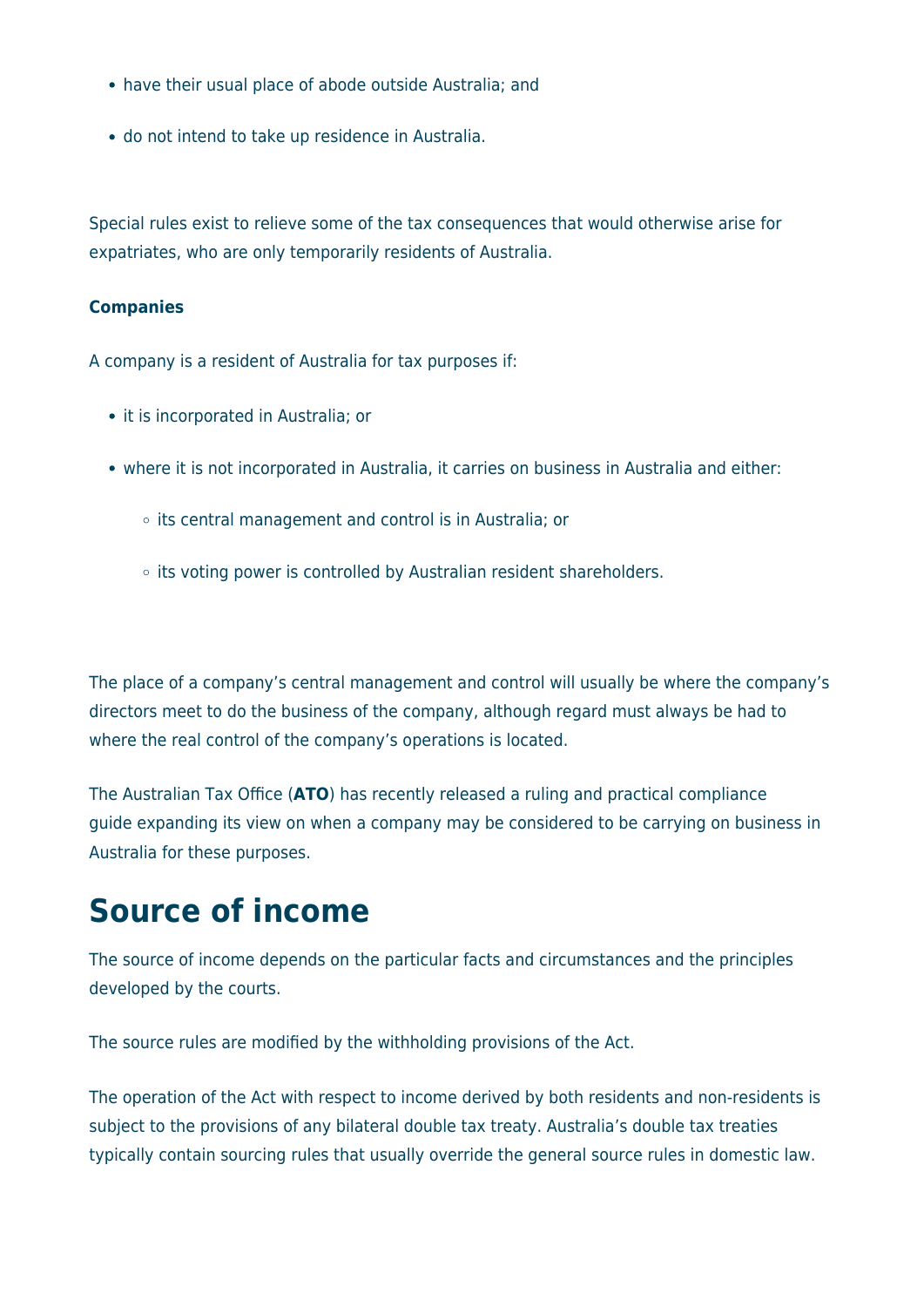# **When is tax paid?**

Taxable income is assessed on an annual basis at the end of each financial year: that is, the year of income ending on 30 June. The due date for payment depends on the type of entity. Taxpayers may apply to the ATO for permission to adopt a year of income which ends on another date. Permission is usually granted where the taxpayer is an Australian subsidiary or branch of an overseas parent company that has an accounting year that does not end on 30 June.

# **Who must pay tax?**

#### **Individuals**

Resident individuals who receive above A\$18,200 in a financial year must lodge an income tax return with the ATO and pay tax, unless otherwise exempted.

Non-residents who receive income from Australia must also lodge a return and pay income tax. The only income which is considered for this purpose is that received from sources within Australia. However, a tax return is not required and income tax is not payable to the extent the income is subject to a final withholding tax, such as dividend or interest withholding tax (see section on Non-residents below).

Resident individuals (and some trustees) must pay the Medicare levy as part of their income tax payment. The Medicare levy is currently 2% of the total taxable income for the financial year. In addition, a Medicare levy surcharge of up to 1.5% is generally payable by higher income earners who do not hold adequate private health insurance.

Income tax is imposed at progressive rates, with higher rates applying to higher levels of taxable income. Resident individuals are taxed at more favourable rates than non-residents. Special rates apply to persons under the age of 18 years depending upon the nature of their income.

| TAX RATE (%) | INCOME LEVEL (A\$) |
|--------------|--------------------|
|              | $0 - 18,200$       |
| 19           | $18,201 - 37,000$  |

#### **Marginal tax rates for resident individuals for the 2018-19 income year**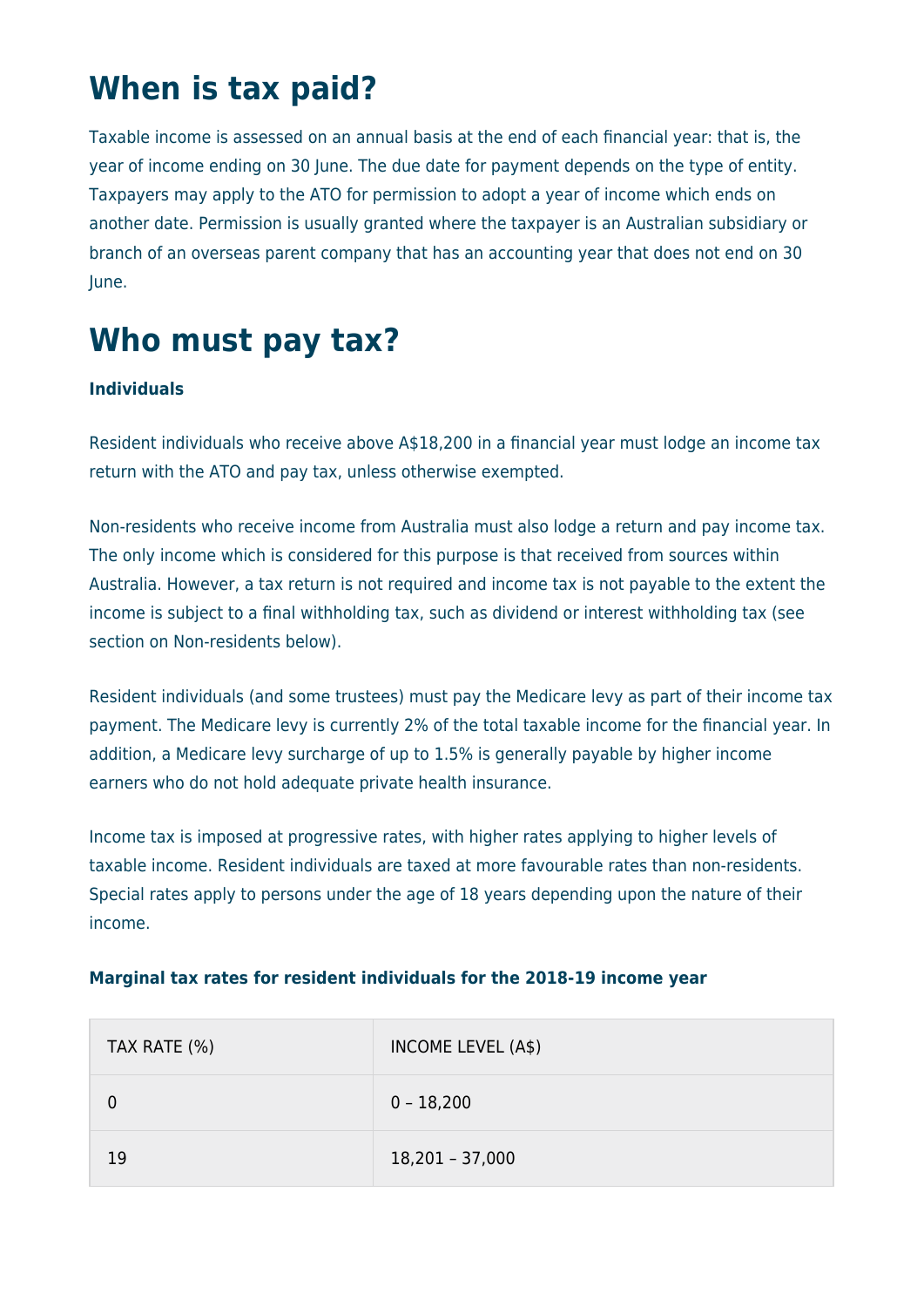| 32.5 | $37,001 - 87,000$  |
|------|--------------------|
| 37   | $90,001 - 180,000$ |
| 45   | 180,001 and above  |

#### **Marginal tax rates for non-resident individuals for the 2018–19 income year:**

| TAX RATE (%) | INCOME LEVEL (A\$) |
|--------------|--------------------|
| 32.5         | $0 - 90,000$       |
| 37           | $90,001 - 180,000$ |
| 45           | 180,001 and above  |

#### **Companies**

The taxable income of most companies is taxed at a flat rate of 30%. Companies with annual turnover less than A\$50 million are taxed at a flat rate of 27.5%. These rates apply to both resident and non-resident companies. The relevant double tax agreement may eliminate this tax for a non-resident company with no permanent establishment or real property in Australia.

The time of recognition of income and expense items for tax purposes varies depending upon the particular circumstances. Financial accounting rules and outcomes have limited use in the Australian tax system, except in those areas (such as the regime for taxing financial arrangements) where they are explicitly incorporated.

Each company must appoint a public officer who is responsible for lodging the company's tax return. Directors of the company are responsible for ensuring that appropriate accounting records are kept and returns are lodged. Permanent establishments in Australia are required to keep separate accounting records if their Australian turnover exceeds A\$2 million.

Companies generally pay quarterly instalments toward their eventual tax liability. This is calculated by applying the instalment rate (given by the Commissioner of Taxation based on the previous year) to the company's turnover for the quarter. Instalments are generally payable on the 21st day after the end of the quarter. Certain small companies may elect to pay a single annual instalment.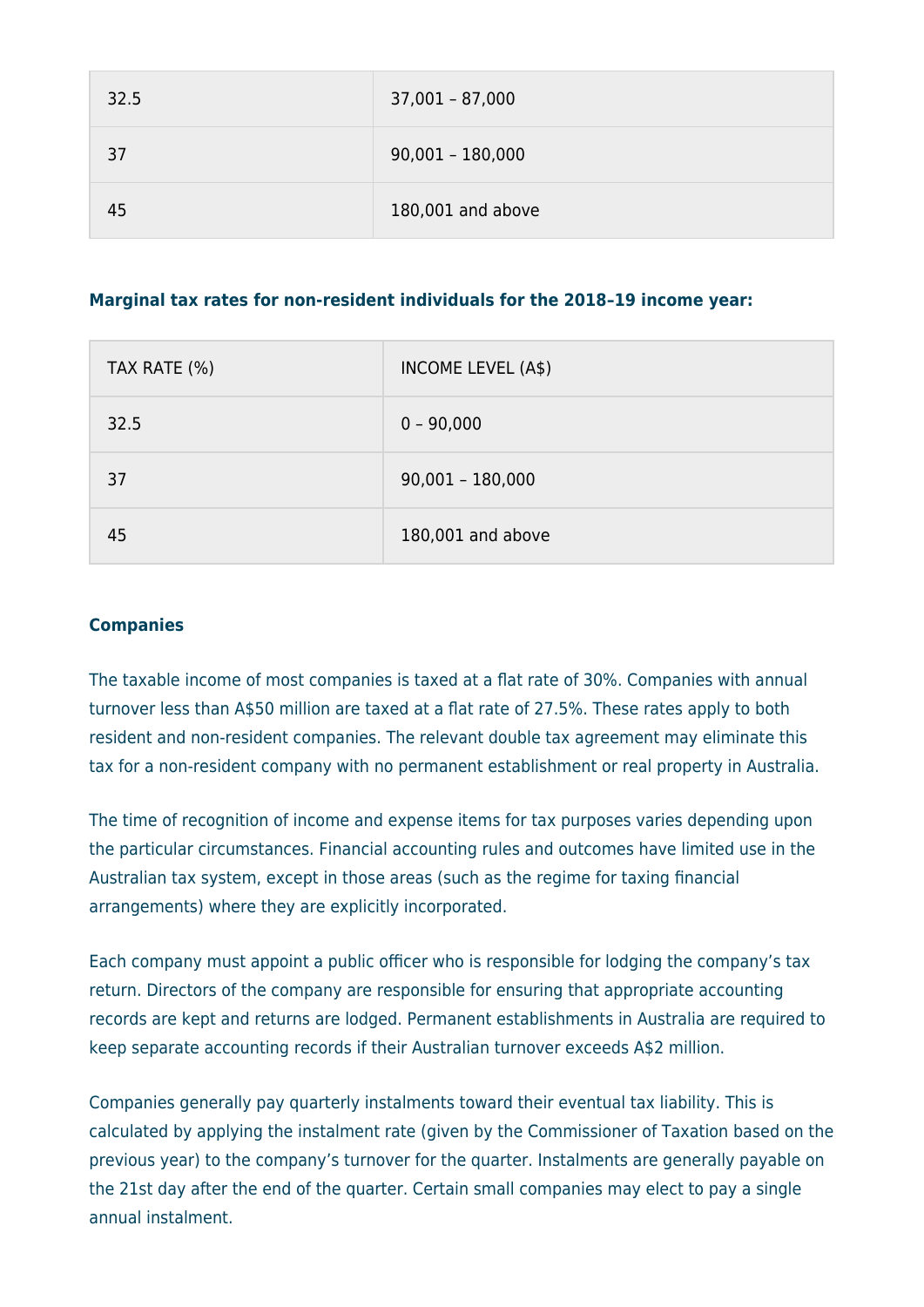# **Dividend imputation**

The dividend imputation system allows Australian resident taxpayers a credit for company tax already paid by Australian resident companies on the profits out of which dividends are distributed. While dividends to Australian resident individuals are assessable, residents are generally allowed a credit for company tax paid which attaches to the dividend. Dividends to which tax credits are attached are called franked dividends. Dividends may be franked, partly franked or unfranked.

The franked part of dividends is not subject to dividend withholding tax for dividends paid to non-residents.

### **Losses**

A company makes an income tax loss if its deductions exceed assessable income. Subject to special carried forward loss rules, a tax loss may be carried forward and claimed as a deduction against assessable income of future years, including capital gains. Capital losses may also be carried forward, but may only be used to offset capital gains. There is no provision in the Australian tax system for the carry back of any kind of loss.

In order to utilise an income or capital loss, a loss company must demonstrate that shares carrying more than 50% of the voting, dividend and capital distribution rights are beneficially owned by the same persons during the whole of both the loss year and the claim year (and any intervening years). Concessional tracing rules are available for widely held companies which make it easier to demonstrate the required continuity of ownership.

If the loss company cannot satisfy this test, it will only be permitted to deduct its losses if it can satisfy the 'same business test'. The same business test requires a company to have carried on, throughout the whole of the claim year, the same business that it carried on immediately before the relevant change in ownership or control. The ATO has in the past taken a very strict approach to this test, and 'same' was interpreted as 'identical'. However, these rules have been recently amended to supplement the current same business test with a potentially more flexible 'similar business test'.

Where a significant interest in a company with an unrealised loss is sold, special rules can prevent multiple recognition of the loss – that is, both by the company and by shareholders selling interests in the loss company.

# **Consolidation of wholly-owned groups**

Wholly-owned groups of Australian resident companies (and in some circumstances, trusts and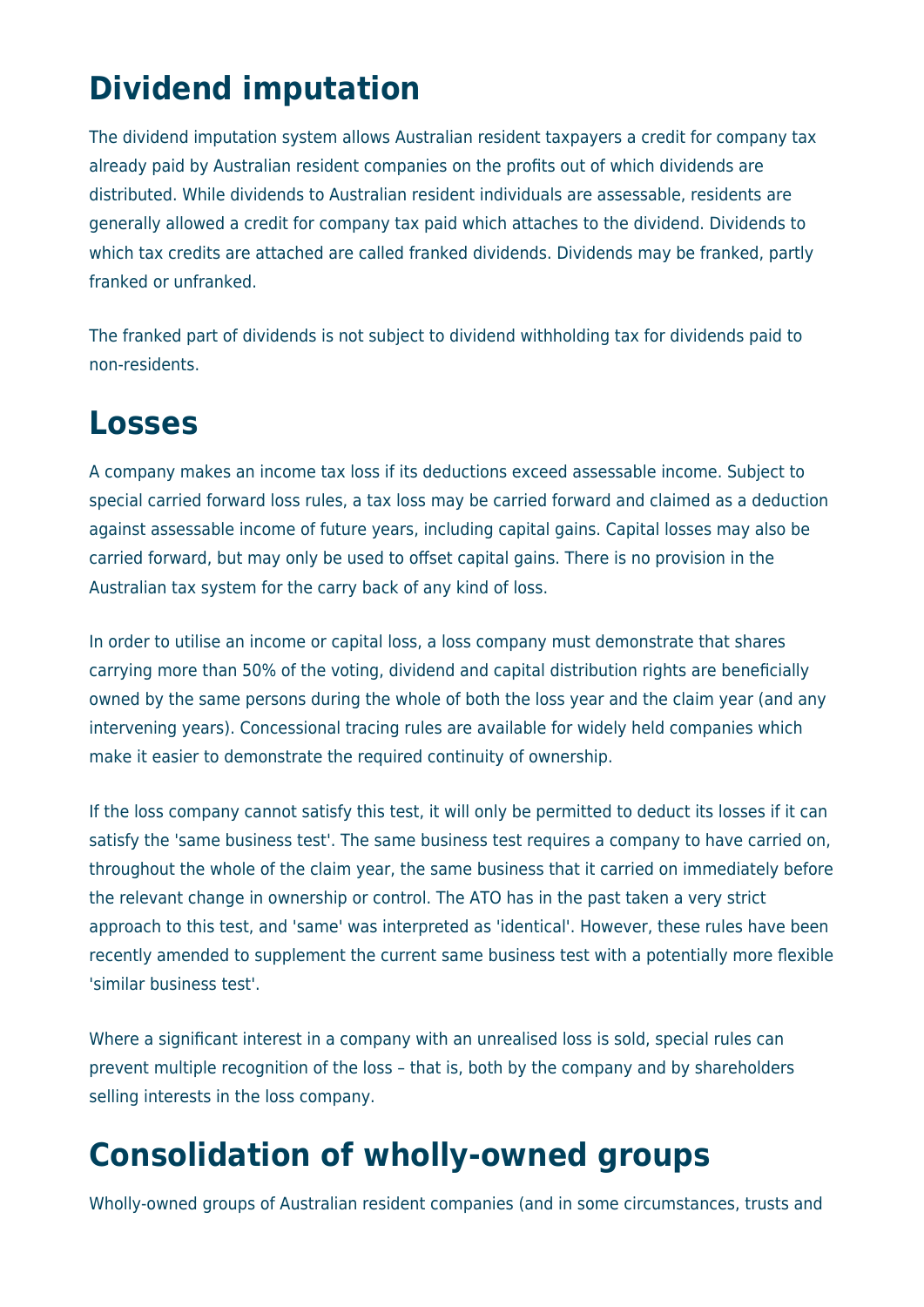partnerships) are permitted to consolidate with the effect that they are treated as a single entity for income taxation purposes. As a result of being treated as a single entity, intra-group transactions (including asset transfers, interest and dividend payments) are generally ignored. The head company of the group lodges a single income tax return on behalf of the group. The profits and losses of all group members are automatically consolidated, as are other tax attributes such as franking accounts.

Resident subsidiaries of a foreign parent entity may be eligible to consolidate, even if they do not have a single head company resident in Australia. This is done by way of a multiple entry consolidated (**MEC**) group. A MEC group is generally treated in the same way as a consolidated group.

# **Partnerships**

Under Australian taxation law, a partnership is not subject to tax, with the exception of limited partnerships. Rather, the individual partners are taxed on their share of the net income of the partnership, calculated after subtracting allowable deductions from assessable income.

If the partnership makes a loss rather than a profit, each partner is generally entitled to a share of the partnership loss.

Limited partnerships are generally taxed as companies, though there are exceptions for venture capital and some Australian controlled foreign partnerships.

The concept of a partnership extends to any relationship in which income is jointly received by taxpayers, even if the parties are not partners as that term is understood in commercial law. To overcome this result, taxpayers often form unincorporated joint ventures which lack the essential elements of ordinary partnerships and do not involve the joint receipt of income.

Even though a partnership is not itself taxed, it is required to lodge an income tax return detailing its income and expenditure and indicating its resulting net income or loss.

# **Unincorporated joint ventures**

As outlined previously, some taxpayers may form a relationship which does not meet the criteria for a partnership. Unlike a partner in a partnership, a participant in a joint venture is entitled to account for its interest in the joint venture (both as to income and expenditure) on an item-by-item basis in its own tax return, and not merely as a share of net partnership income. Unincorporated joint ventures do not file a separate tax return. They are commonly used in the mining and construction industries.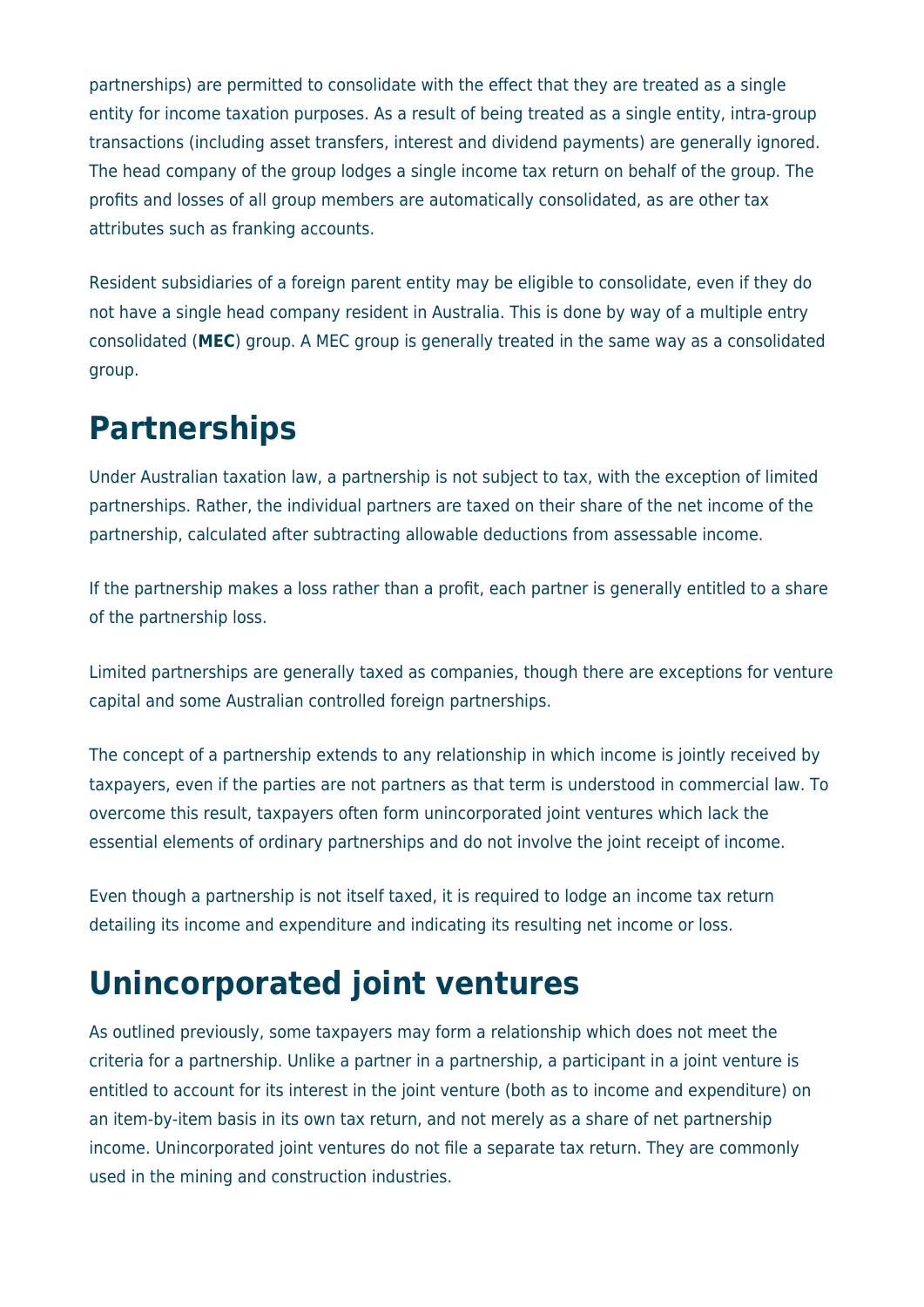# **Trusts**

Under Australian commercial law, a trust is not a separate legal entity. Rather it is a relationship between a person (the trustee) who holds property, or in whose name property is registered, and the person (the beneficiary) on whose behalf the property is held.

If the trust property produces income, or is sold for a capital gain, the trustee will hold that income or gain not for its own benefit but for the benefit of the beneficiary. Trusts are used extensively in Australia in the managed funds industry and for private (closely held) businesses.

In general, income and gains to which a beneficiary is entitled are taxed in the hands of the beneficiary and are not taxed separately in the hands of the trustee. However, if there is income or there are gains of the trust to which no beneficiary is entitled, the trustee becomes liable to pay tax in respect of the income or gains in its representative capacity of trustee generally at 47%. This liability is separate from any liability to tax which the trustee may have in relation to its own income or capital gains.

The trustee of a trust is liable to tax in respect of any trust income to which a non-resident beneficiary becomes entitled under the trust.

A special regime operates for the non-resident beneficiaries of trusts that qualify as a Managed Investment Trust (see section 11.6).

Special rules apply to certain public trading trusts, whether publicly listed or otherwise widely held. Broadly, public trading trusts are taxed in a similar manner to companies, and the beneficiaries are treated as if shareholders. These rules discourage the use of trusts for conducting active business operations but do not prevent other collective investments being taxed on a transparent basis.

Trust losses are trapped in the trust (that is, losses are not available to be claimed directly by beneficiaries) and are subject to special rules which usually deny the loss if the control or ownership of the trust changes.

### **Other types of trusts and companies**

There are special taxation rules for certain types of trusts (such as pension funds) and special types of companies (such as life insurance companies).

#### **Capital gains tax**

A taxpayer's assessable income includes net capital gains that a taxpayer derives when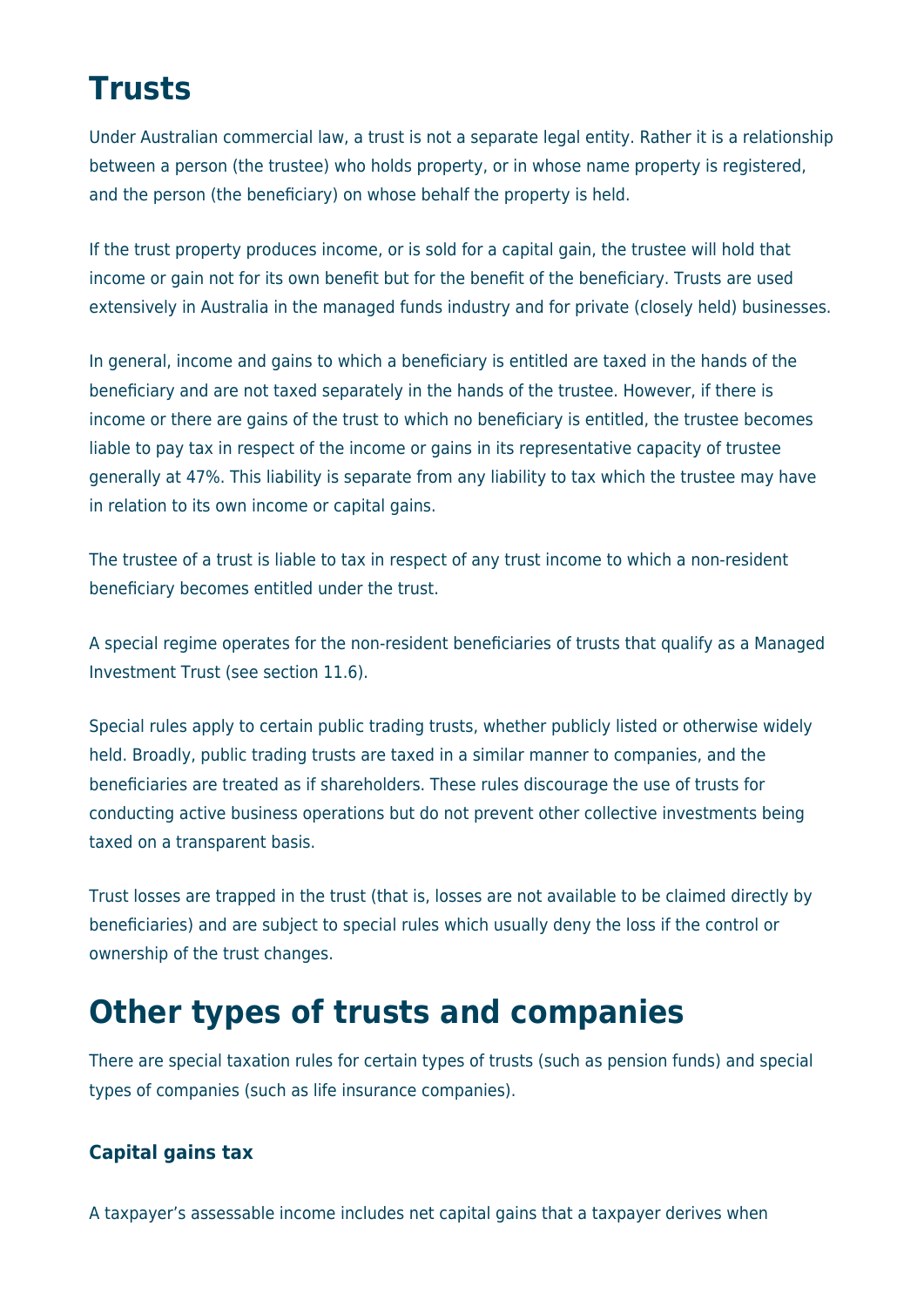disposing of assets which the taxpayer acquired (or is deemed to have acquired) on or after 20 September 1985. The Act also includes other amounts in the net capital gain where the gain did not strictly arise as a result of the disposal of an asset. For example, the granting of a restrictive covenant under which one person agrees not to compete with another person may give rise to a capital gain if granted for monetary or other consideration.

Tax on capital gains is not administered as a separate tax. Instead, any net gain is included as assessable income for income tax purposes in the year of disposal.

If an asset is held for more than 12 months, only 50% of the net capital gain is taxable in the hands of individuals and two-thirds of the net capital gain is taxable in the case of superannuation funds. This discount does not apply to companies.

A taxpayer will incur a capital loss where the sale proceeds are less than the cost of the asset (reduced by any amounts which have been allowed as deductions). Capital losses may be applied to reduce capital gains derived by the taxpayer in the same year of income. If there are no or insufficient capital gains to absorb the capital loss, the remaining capital loss may be carried forward indefinitely (subject to certain restrictions in the case of companies) and offset against capital gains in future income years. A capital loss cannot be used to offset against other assessable income.

There is relief against double taxation where the same gain may be assessable under both the capital gain provisions and as income.

Any gain (or loss) made on the sale of an individual taxpayer's principal place of residence is generally exempt from CGT.

Non-residents are only liable to Australian CGT where the asset is classified by the Act as 'taxable Australian property'. Taxable Australian property includes:

- Australian real property;
- an indirect interest in Australian real property owned via an interest of 10% or more in a 'land rich' entity (that is, where the value of the Australian real property constitutes more than one-half of the value of the entity);
- assets used in carrying on business through a permanent establishment in Australia; and
- options or rights to acquire such assets or interests.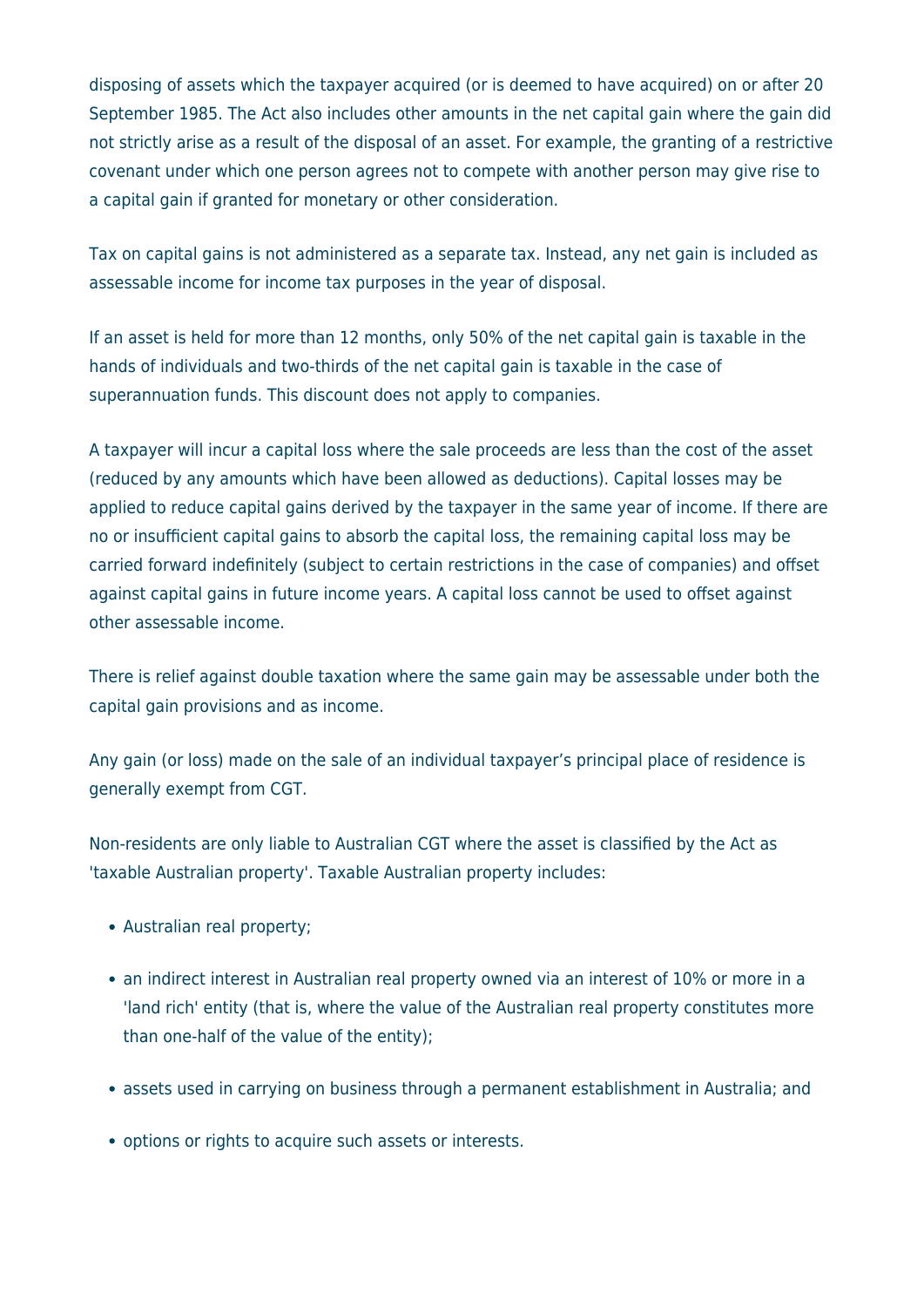In the 2017 Federal Budget, the Government announced changes to the indirect interest test. The proposed changes will make clear that a 10% investment, regardless of whether it is held by a single entity or a group of 'associate' entities, will be subject to Australian CGT. Although the Government has introduced the Treasury Laws Amendment (Reducing Pressure on Housing Affordability Measures No. 2) Bill 2018 (Cth) to effect these changes, the bill has yet to be enacted.

A non-final 12.5% withholding tax applies to the sale of direct and indirect interests in Australian property.

#### **Tax incentives**

# **Capital allowances**

The uniform capital allowances system allows deductions for the decline in value of depreciating assets. Generally the rate is based on effective life of the asset. However, certain long-life assets, such as aircraft and certain oil and gas assets, are given shorter lives for tax depreciation purposes.

Either straight-line or declining balance methods (based on 200% of the straight line rate) are available.

Intangible assets are subject to a more limited tax write-off than tangible assets.

### **Tax concessions**

Tax concessions are available to encourage the development of certain industries or sectors of the economy. Some examples are:

- **Agriculture**  immediate deductions are allowed for expenses of fencing and water facilities.
- **Mining**  concessions are available primarily as capital expenditure deductions for the costs of exploration and prospecting; they are also available in relation to some capital expenditure in mining operations and costs of rehabilitating mine sites.
- **Research and development (R&D)**  expenditure on R&D is supported with:
	- 43.5% refundable tax offset to eligible entities with an aggregated turnover of less than A\$20 million per annum; and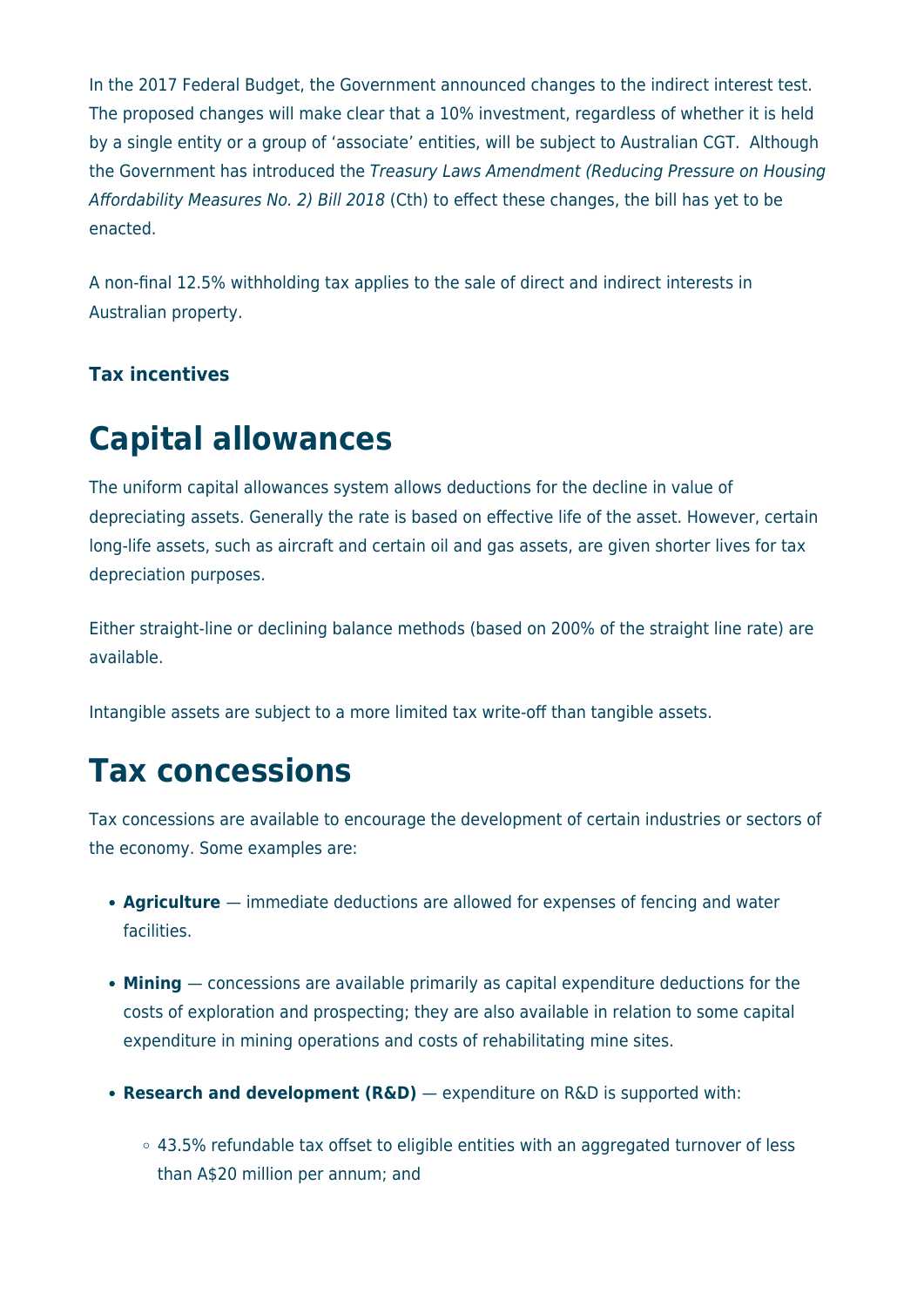a non-refundable 38.5% tax offset to all other eligible entities.

- **Intellectual property**  concessions are available to encourage the development of Australian patents, copyrights and designs, and for investment in Australian films.
- **Environmental protection** concessions are available for certain kinds of expenditure on environmental protection.
- **Early stage innovation companies** there are 2 types of incentives:
	- $\circ$  concessional treatment of grants of employee option and share plans for qualifying start-ups; and
	- a 20% tax offset and capital gains tax exemption or reduction for investments into qualifying Early Stage Innovation Companies.

#### **Tax treaties**

Australia has entered into tax treaties with approximately 45 countries.

Australia's tax treaties prior to 2001 allow more source taxing rights than the Organisation for Economic Co-operation and Development (**OECD**) Model Tax Convention on Income and Capital. However, recent treaties have moved closer to the OECD Model, notably for dividends and capital gains. The definition of permanent establishment (for substantial equipment and processing activities) and the taxation of royalties (now typically 5%) are still more extensive than the OECD Model.

Recent treaties contain articles dealing with:

- more extensive exchange of information between countries;
- assistance in collection of taxation; and
- procedural rules relating to the resolution of tax objections and disputes based on recent OECD developments.

The Government intends to ratify the multilateral treaty to be implemented under the Base Erosion and Profit Shifting (**BEPS**) regime which will modify Australia's treaty network when it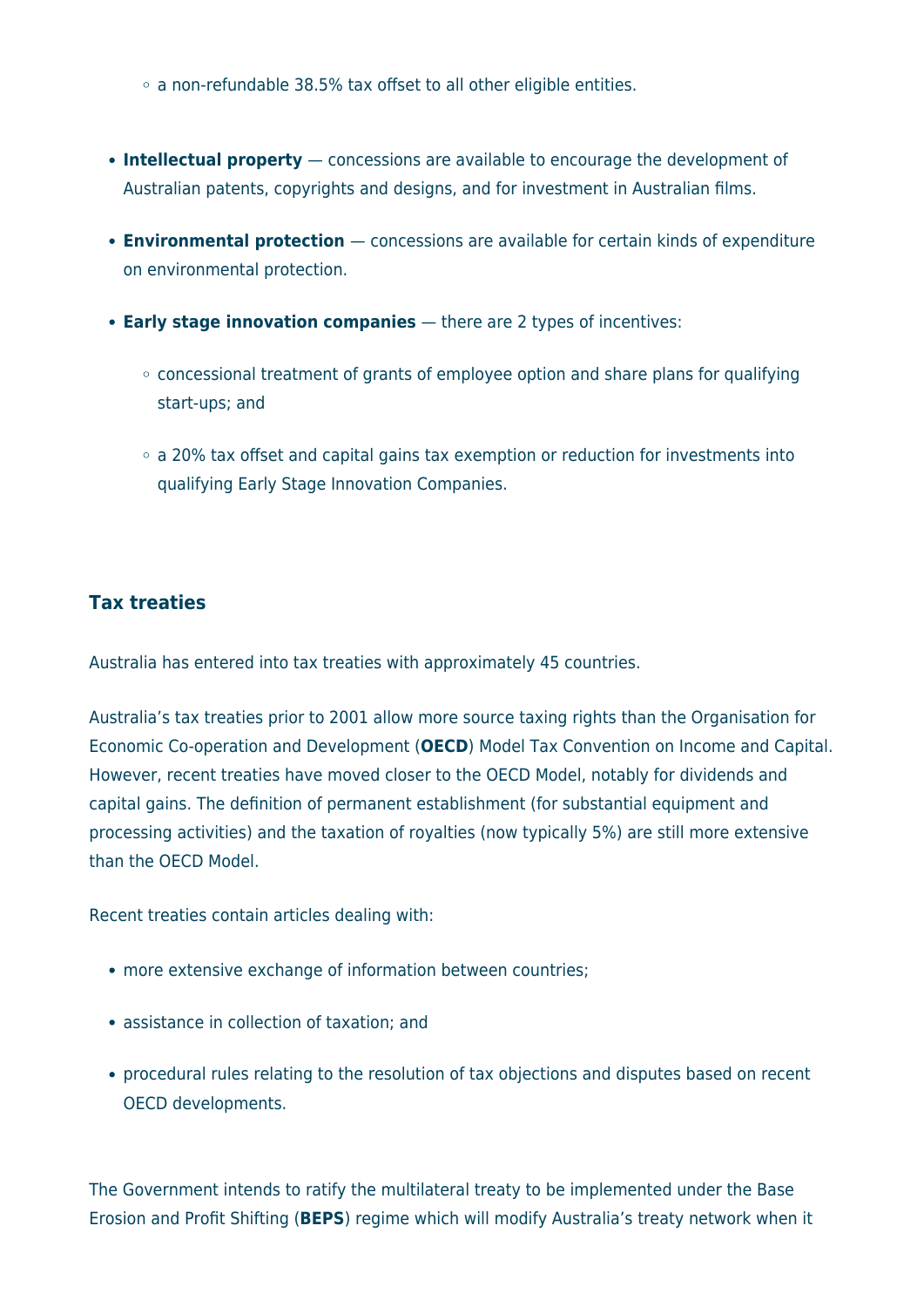comes into effect (expected to be in 2019).

Australia's tax treaties are expressly subject to the general anti-avoidance rule in domestic law.

Australia has negotiated agreements for the exchange of tax-related information with more than 35 countries, including low-tax jurisdictions. Legislation giving effect to the US Foreign Account Tax Compliance Act and the Common Reporting Standard has also been enacted.

Australia is a signatory to the Multi-Lateral Instrument which modifies the operation of bilateral treaties. The dates on which the Multilateral Instrument has modified Australia's bilateral tax treaties can be found here: https://treasury.gov.au/tax-treaties/income-tax-treaties.

#### **Non-residents**

# **Transfer pricing**

Australia has transfer pricing rules which apply to international transactions. The rules impose arm's length pricing requirements for international transactions. The ATO vigorously enforces its transfer pricing rules in relation to both residents and non-residents and has been emboldened by its victory in pricing intra-group debt against Chevron.

The transfer pricing rules apply where there is an international transaction and apply not only to related parties but also to unrelated parties that are not dealing at arm's length. Prices may be adjusted to the arm's length consideration where the consideration charged by the parties would lead to a reduction in Australian tax revenue.

Compensating adjustments can be made to other parties involved in the transaction.

Australian administrative practice generally follows the OECD Transfer Pricing Guidelines. The ATO has released several public rulings and compliance guides in relation to the operation of the transfer pricing rules. The ATO requires taxpayers to keep contemporaneous documentation in order to justify pricing methodologies.

Australia is a participant in Advance Pricing Arrangements whereby transfer pricing methodologies and practices are agreed with taxpayers and foreign tax administrations in advance.

# **Withholding tax**

Interest, dividends and royalties paid to a non-resident by a resident of Australia are generally subject to withholding tax. Interest and royalties incurred by a resident in carrying on a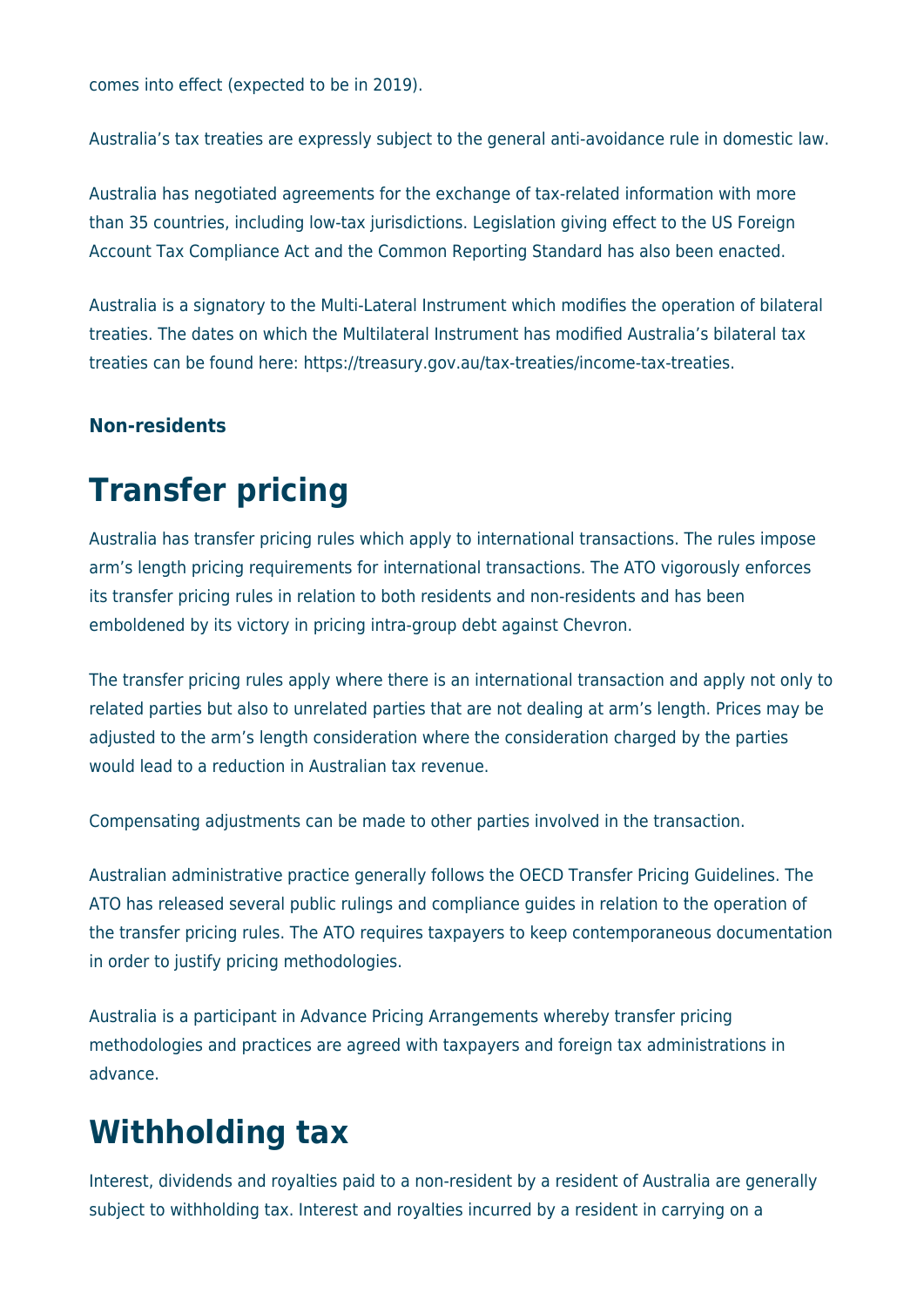business at a permanent establishment outside Australia are, however, not subject to withholding tax. In addition, interest or royalties which are incurred by a non-resident in carrying on business in Australia through a permanent establishment and which are paid to another non-resident are generally subject to withholding tax.

Withholding tax is imposed on the non-resident payee of the interest, dividends or royalties, but is collected (withheld) by the payer at the time of payment to the non-resident. The payer is required to remit the tax to the ATO.

Withholding tax is a final tax levied on a gross basis (that is, without deduction for foreign expenses incurred to gain the income).

#### **Interest payments**

Interest payments (or payments in the nature of interest) to non-residents are generally subject to 10% withholding tax, although this may be varied by any applicable tax treaty. Australia's tax treaties with the United States and the United Kingdom and other countries since 2001 can eliminate all Australian withholding tax on interest for loans from unrelated foreign financial institutions.

The liability to withholding tax depends on the type of security involved and the nature of the amount paid, as the term interest is widely defined. Exemptions may be available under domestic law in respect of interest paid on debentures issued by public offer by Australian resident companies or trusts or permanent establishments of non-resident companies or trusts in Australia. Foreign pension funds are generally exempt from dividend and interest withholding tax.

#### **Dividends**

The withholding tax rate of dividends depends on the nature of the dividend and whether it is paid to a resident of a country which has entered into a tax treaty with Australia. Generally, to the extent that a dividend is franked, no withholding tax is payable. Where the dividend is unfranked, 30% withholding tax is applicable unless the non-resident is from a country with which Australia has a tax treaty. In such cases, the withholding tax is (usually) limited to 15%, but depends on the specific provisions in the tax treaty. Australia's tax treaties with the United States and United Kingdom and some other treaties entered into since 2001 eliminate all Australian withholding tax on dividends paid to certain corporate shareholders (generally listed companies and their subsidiaries) that have held more than 80% of the Australian company's shares for at least 12 months.

Dividends paid by an Australian company from 'foreign conduit income' are not subject to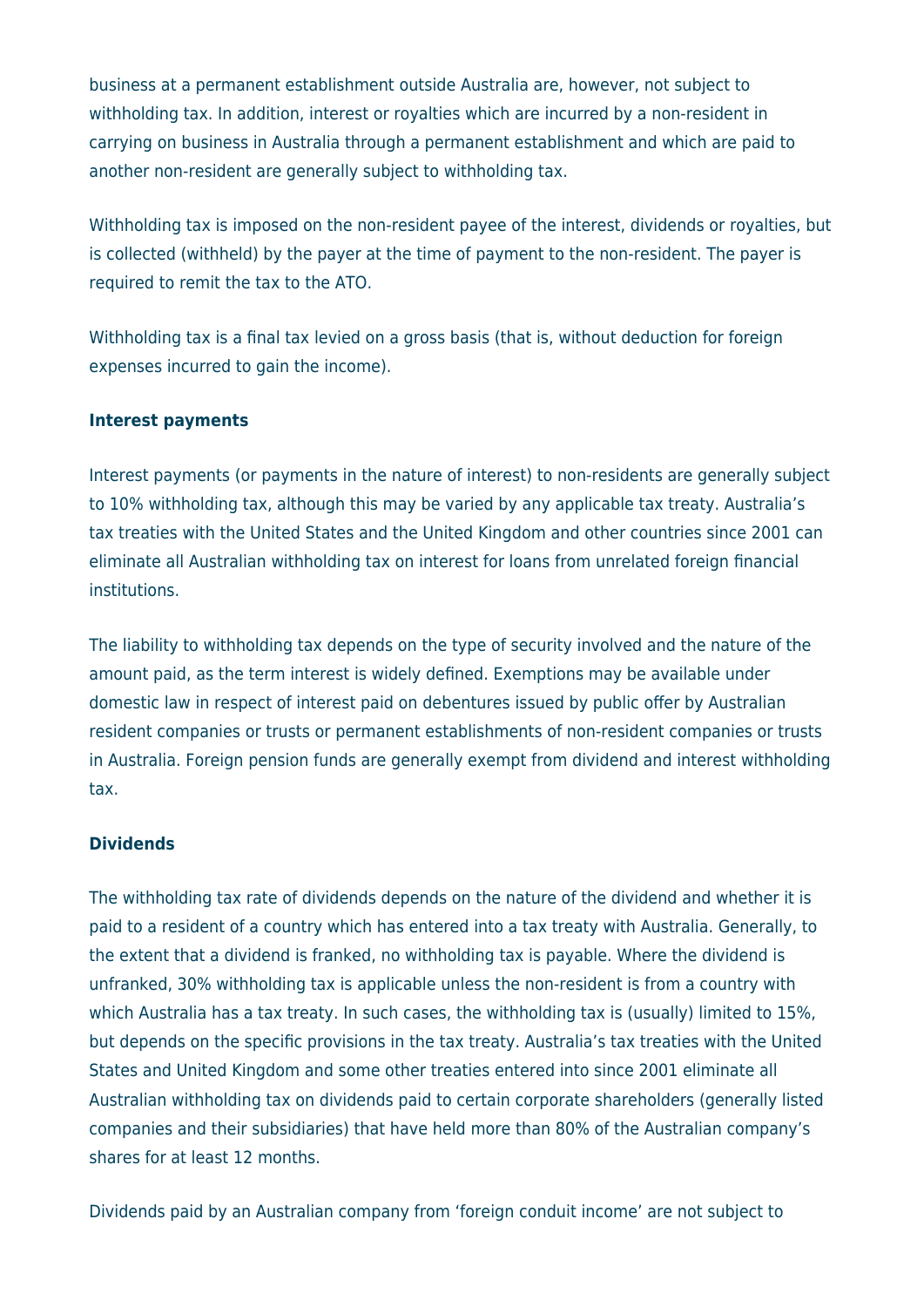dividend withholding tax even if unfranked.

#### **Royalties**

Royalty payments to non-residents are subject to 30% withholding tax unless an exemption applies. The payer of the royalty is required to deduct the tax at the source. Under Australia's tax treaties, the withholding tax on royalties is generally limited to 10% of the gross royalty, reduced to 5% for treaties since 2001. Natural resource payments and equipment royalties are excluded from royalty withholding tax under more recent treaties. However, rental payments to non-residents under cross border hire-purchase arrangements continue to be subject to withholding tax.

#### **Managed investment trust**

Where a non-resident derives interest, dividend or royalty income by investing through a managed investment trust (**MIT**) or an attribution MIT (**AMIT**), the same rates outlined above apply.

Other kinds of income (particularly rental income) derived through an Australian MIT or AMIT may qualify for a reduced final withholding tax of 15% (or 10% for certain new '5 star rated green' buildings), provided the investor is resident in a country with which Australia has negotiated either a bilateral tax treaty or an exchange-of-information-only agreement. For recipients who are residents of other countries, the final withholding rate is 30%.

#### **Interest in Australian property**

A non-final 12.5% withholding tax applies to proceeds of sales by non-residents of direct and indirect interests in Australian property (see section 11.3 above).

Limits on debt that can be used to finance Australian operations

There is a limit on the amount of financing costs (such as interest) that are allowed as deductions which are attributable to the Australian operations of both Australian and foreign investors. Individuals and all types of entities are covered by the rules.

The rules limit interest deductions (for inward and outward investors) on the amount of debt used to finance Australian operations. Generally, entities are allowed a 'safe harbour' debt-toequity ratio for all interest, not just related party interest, of 1.5:1; or gearing in Australia of up to 100% of the overall group's worldwide gearing. Special rules apply for securitisation vehicles and financial institutions.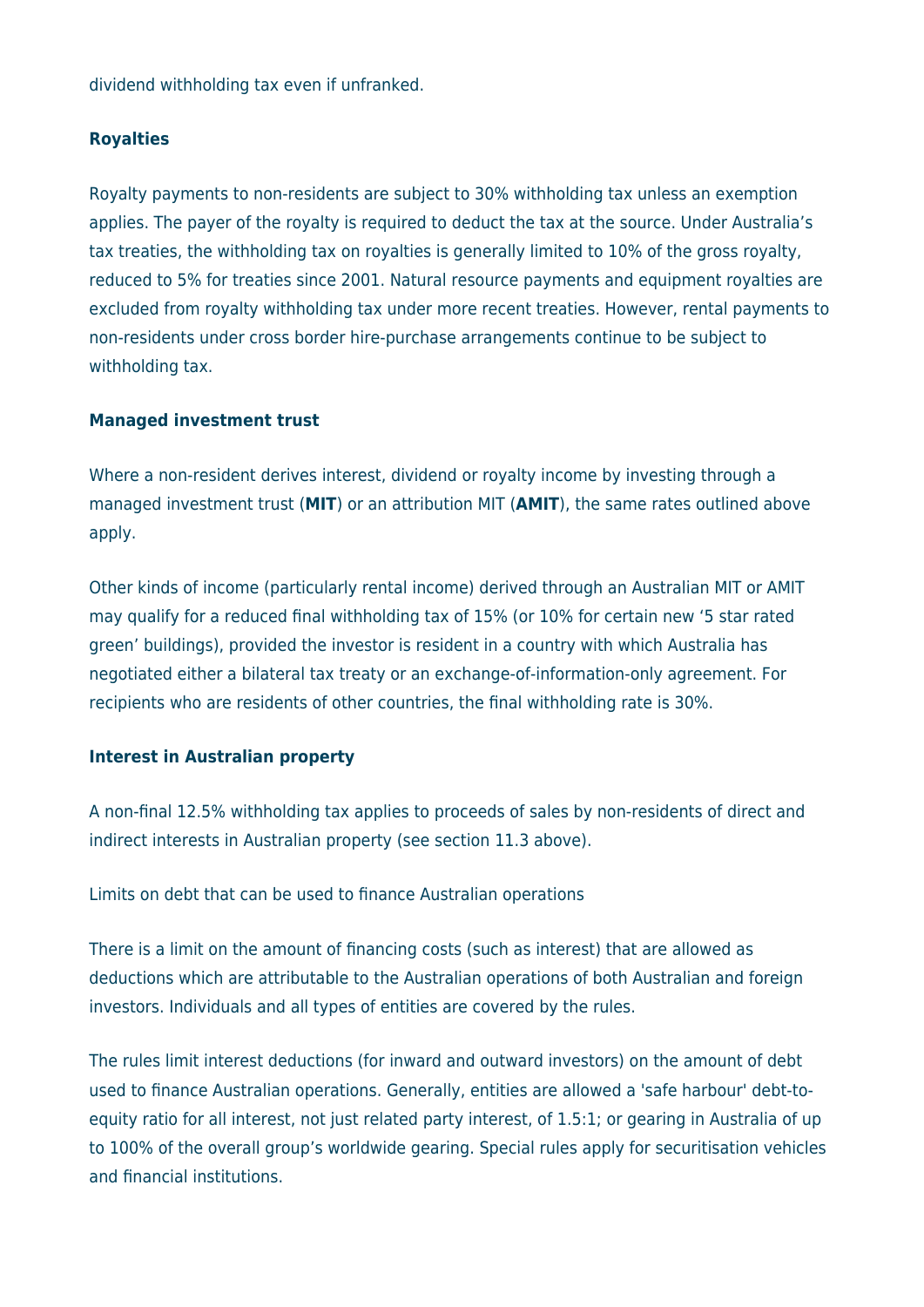There is a limited exception if the taxpayer can show that the excessive amount of debt satisfies the arm's length principle. Exemptions are also available to taxpayers with interest deductions of less than A\$2 million and outward investors whose Australian assets make up 90% or more of their total assets.

### **Base erosion and profit shifting**

Australia has implemented a number of measures directed to base erosion and profit shifting (**BEPS**). The 'Multinational Anti-Avoidance Law' (**MAAL**) has been enacted and extends Australia's general anti-avoidance law to schemes for the avoidance of Australian permanent establishments. The MAAL applies to members of groups with worldwide income of more than A\$1 billion ('Significant Global Entities'). Significant Global Entities must also comply with 'Country-by-Country' reporting requirements.

New measures to increase tax transparency include:

- voluntary public disclosure of income and taxation information for taxpayers with an annual turnover of more than A\$100 million; and
- the 'Automatic Exchange of Financial Account Information in Tax Matters (Common Reporting Standard)' which is intended to facilitate exchange of financial account information between 90 jurisdictions.

Draft legislation targeting hybrid mismatches was released in November 2017 for consultation.

### **Diverted profits tax**

Australia has introduced a 'Diverted Profits Tax' (or **DPT**), which is similar to the second limb of the UK's diverted profits tax. Amounts subject to the DPT will be taxed at a rate of 40%.

Broadly, the DPT will apply if:

- a Significant Global Entity with Australian turnover of more than A\$25 million;
- the Australian entity has entered into an arrangement with a foreign related entity for the principal purpose of obtaining an Australian tax benefit (or an Australian and a foreign tax benefit);
- this arrangement results in an effective tax mismatch (i.e. the increase in the foreign entity's tax liability is less than 80% of the reduction in the Australian entity's tax liability); and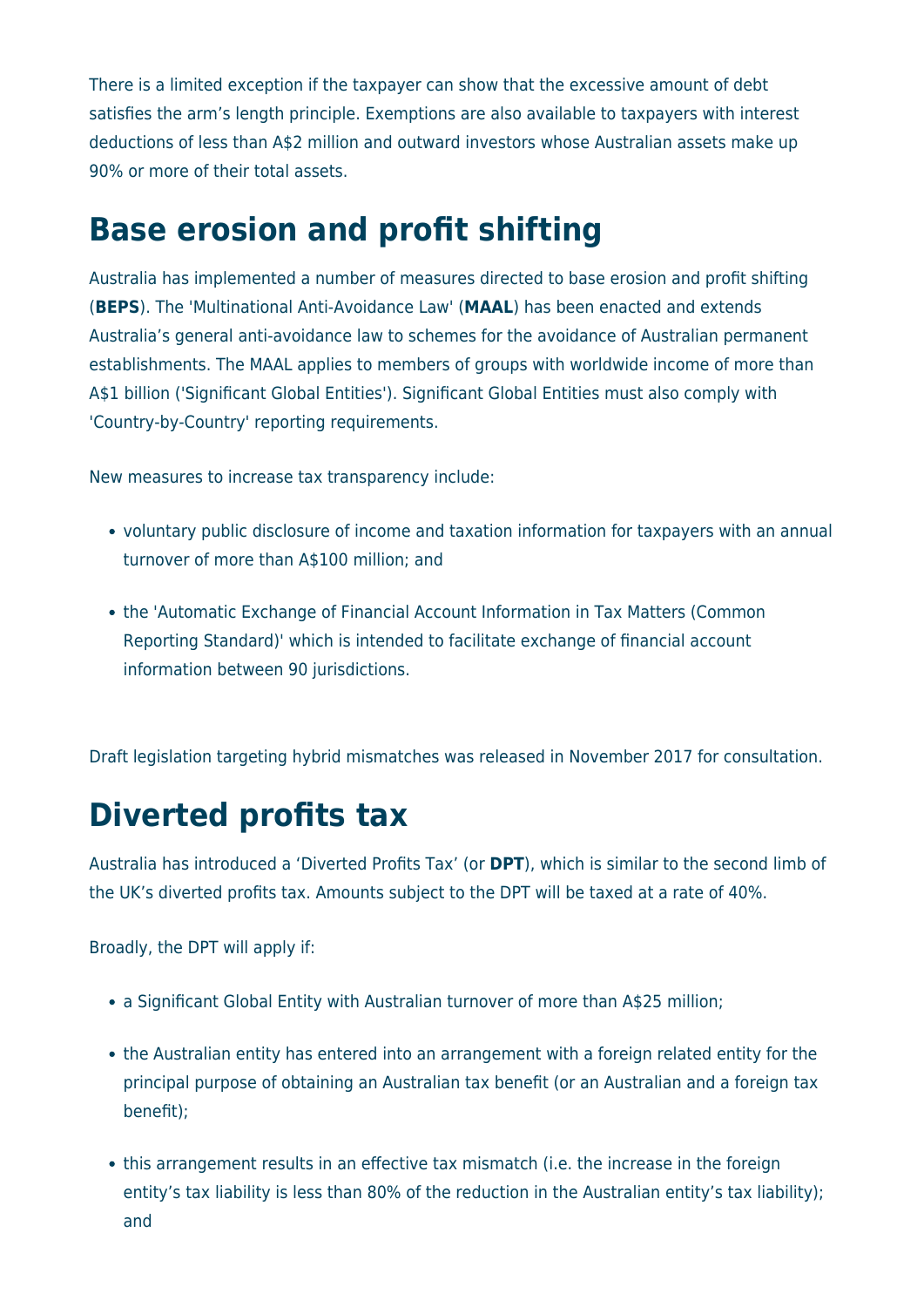• it is reasonable to conclude that this arrangement was designed to secure a reduced tax liability.

#### **Fringe benefits tax**

Where an employer provides certain benefits to employees other than salary or wages, share options or pension benefits, those benefits may be subject to fringe benefits tax (**FBT**).

Common employee benefits include the provision of motor vehicles for private use, low-interest loans, subsidised accommodation, entertainment, discounted goods and payment of private expenses.

The FBT year runs from 1 April to 31 March in the following year, and a FBT return must be lodged annually by the employer (who is liable for the tax). The FBT tax rate is 47%.

#### **Superannuation guarantee scheme**

The superannuation guarantee scheme requires all resident and non-resident employers to contribute a regular minimum amount to an approved pension plan for employees working in Australia, subject to limited exceptions. The aim of the scheme is to encourage employees to be self-sufficient upon reaching retirement age. The scheme is administered by the ATO on a selfassessment basis. Employer contributions to a superannuation fund are generally tax deductible.

The minimum level of superannuation support is 9.5% per annum of an employee's regular earnings (increasing by 0.5% from the 2021-22 income year until it reaches 12% in the 2025-26 income year). There is also a cap to the contribution that is required, although employers can contribute more than this amount. Required contributions must be paid quarterly.

Employers who fail to provide the minimum level of superannuation are subject to a superannuation charge. This non-deductible charge comprises the shortfall, an interest component and an administration charge.

#### **Goods and services tax**

Australia has a 10% value-added tax, known as the Goods and Services Tax (**GST**). It is an indirect, broad-based consumption tax. It is levied on the supply of goods, services and other things such as property and rights. However, the supply of certain goods and services is GST-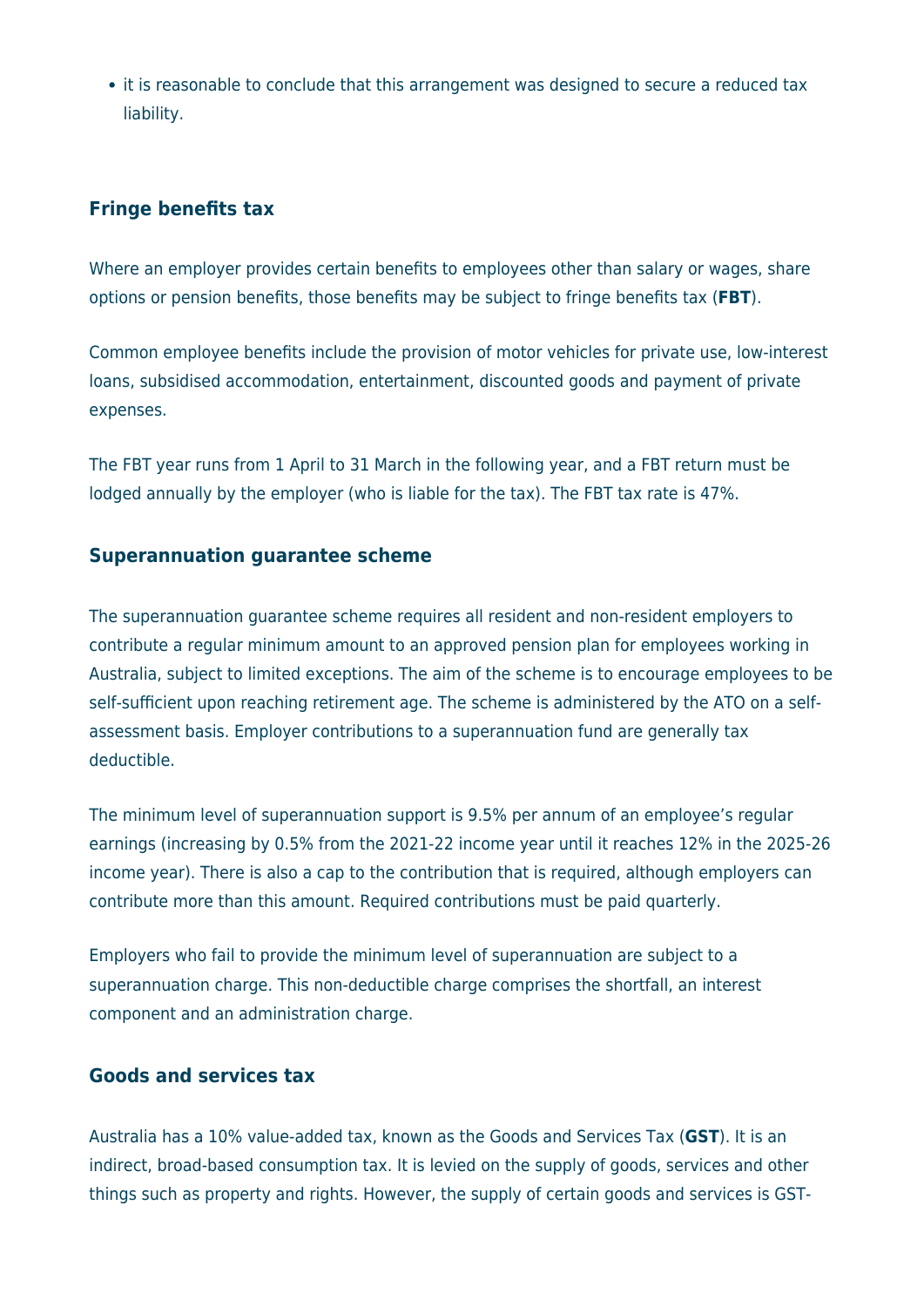free (for example, exports) or input taxed (for example, financial services).

Offshore services or intangibles provided to Australian consumers are subject to GST, commonly referred to as the 'Netflix tax'. Digital currency (such as bitcoin) is not subject to GST.

GST will also be applied to 'low value' goods imported into Australia from 1 July 2018.

As with income tax, associated entities can elect to form a GST group. Generally, transactions within the group are ignored for GST purposes and the representative member is responsible for the groups reporting obligations.

#### **Customs duty and excise**

### **Customs duty**

Customs duty is levied on most goods imported into Australia for domestic consumption. The classification of goods for customs duty purposes is a difficult matter, so expert advice should be sought. Concessional rates of duty may be obtained where there is no local manufacture of the item being imported, but the conditions for this are stringent.

### **Excise and royalties**

Excise is levied on the production and importation of liquor and tobacco and on certain forms of petroleum. Mineral royalties are also payable to state governments for onshore mining (as the ownership of most minerals is reserved to the state).

#### **State and territory stamp duty**

Stamp duty can be a crucial consideration in business planning and costing because it applies to a wide variety of transactions, and it is often calculated by reference to the purchase consideration (inclusive of GST) or value of the property involved. We recommend that expert advice be obtained early in the decision-making process.

Stamp duty is a tax imposed by each of the 8 State and Territory governments. It is payable on certain transactions that have a relevant 'connection' with a State or Territory, as determined by the individual law of that State or Territory. If a transaction is dutiable, the taxpayer will be liable to pay the stamp duty and file a lodgement with the relevant government authority, regardless of where the taxpayer resides. It is possible for stamp duty to be payable on a particular transaction in more than one State or Territory.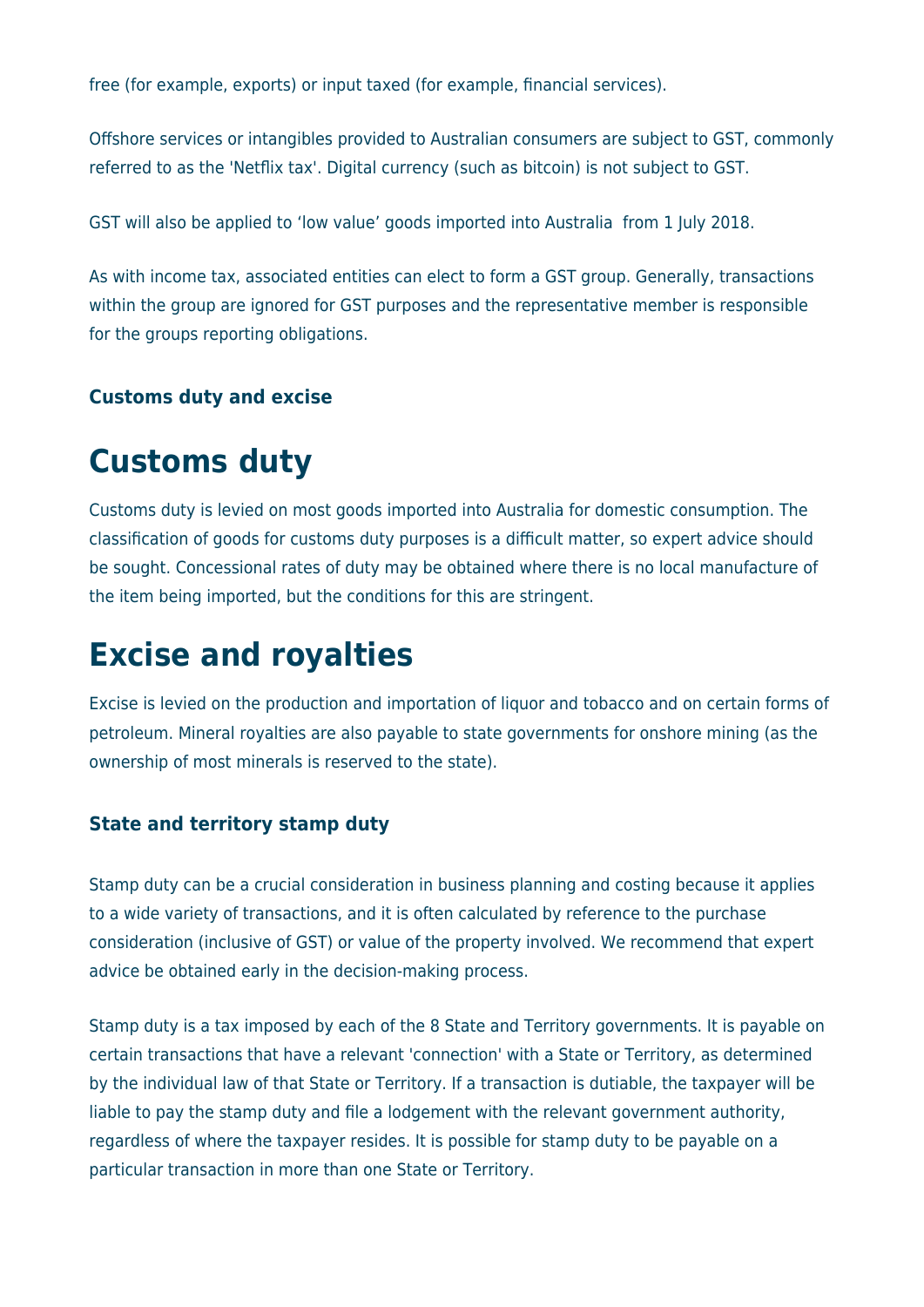Transactions that might be subject to stamp duty include:

- direct acquisitions of assets such as land and buildings, plant and equipment, leases, goodwill, intellectual property, customer contracts, securities and debts, and motor vehicles;
- indirect acquisitions of assets by acquiring certain interests in trusts, companies and partnerships holding those assets; and
- insurance policies.

Stamp duty is generally calculated on the value (or purchase consideration if higher) of the transaction or underlying assets in question. The applicable rate will depend on the dutiable value, and will vary in each State and Territory. As at 1 May 2018, the rates for a dutiable transfer or acquisition are up to 5.95%. Higher duty rates apply to acquisitions of residential property in certain circumstances.

There is also additional duty (a surcharge) payable in a number of States, by foreign persons who acquire residential land, or certain indirect interests in residential land. The surcharge rate varies, and is up to 8%. In some cases, the surcharge is not imposed on property development meeting certain criteria and on various alternative asset classes (such as, potentially, retirement villages, hotels, and student accommodation).

#### **Payroll tax**

Payroll tax is imposed by the states and territories on employers at rates of up to 6.85% depending on the jurisdiction. It will apply to the extent that the wages, including fringe benefits, making up the payroll exceed thresholds from A\$600,000 to A\$1.1million depending on the jurisdiction.

#### **Land tax**

The states and the Australian Capital Territory (but not the Northern Territory) levy land tax on the unimproved capital value of land. Concessions are made for the taxpayer's principal place of residence. This tax does not take the value of buildings and other improvements on land into account.

Victoria and New South Wales have also introduced a surcharge of up to 1.5% per annum for foreign owners of residential property.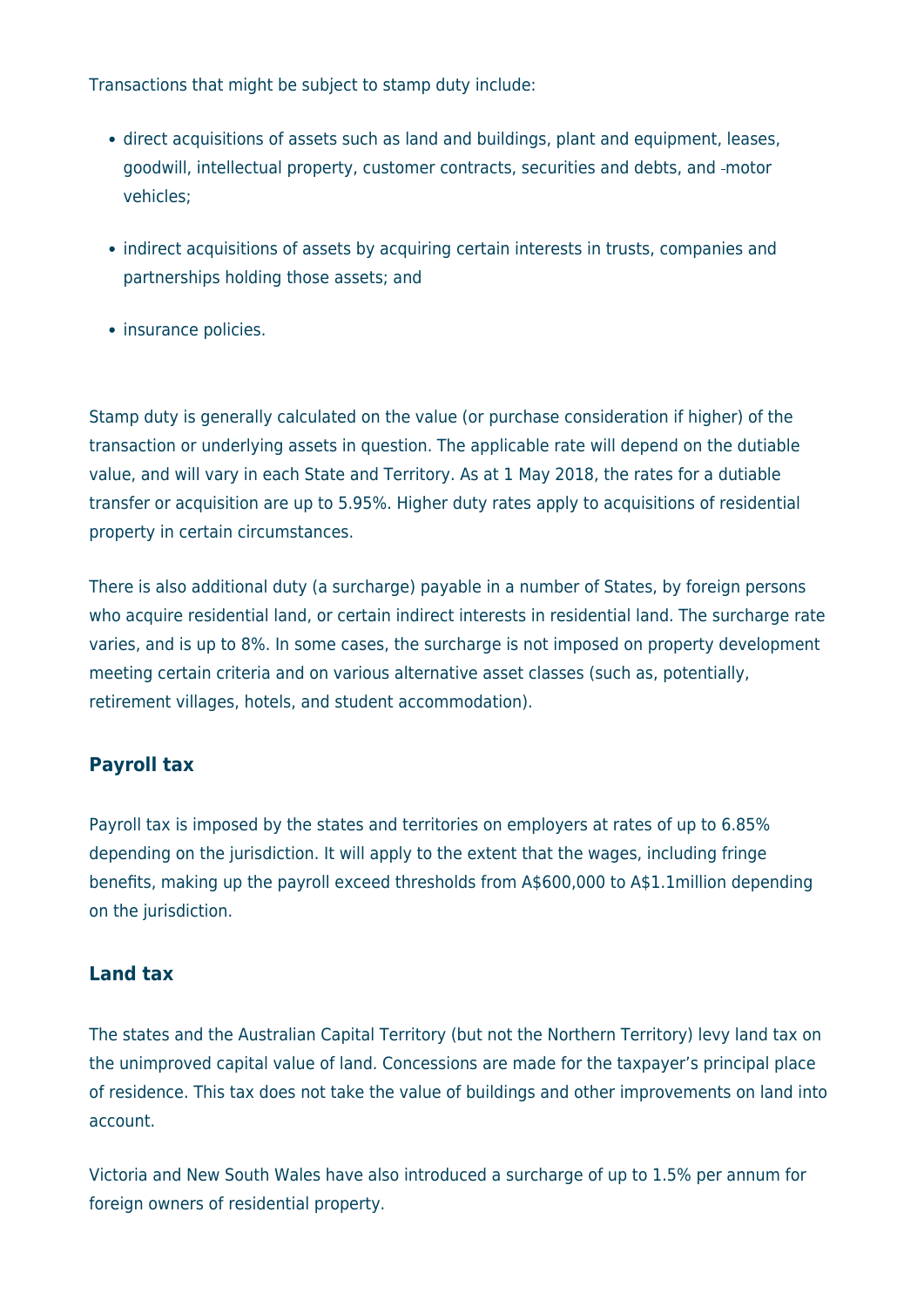The Australian Government has announced a proposal to introduce a 'vacancy tax' on foreignowned property, which will apply when the property is not occupied or available for rent for 6 months in a year.

#### **Resource rent taxes and royalties**

A petroleum resource rent tax is levied on certain offshore petroleum production at 40% of the net cash flow on a project-by-project basis. It also applies to onshore oil and gas projects.

Various natural resource royalties are applied by state governments.

#### **Death, wealth and gift taxes**

There is no death duty in Australia. There is also no gift duty, though a gift of property may, in certain circumstances, be chargeable with stamp duty or trigger CGT.

#### **Property tax**

A local property tax (called rates) is levied by municipalities.

Last updated: 01/03/2019

### **Key contacts**